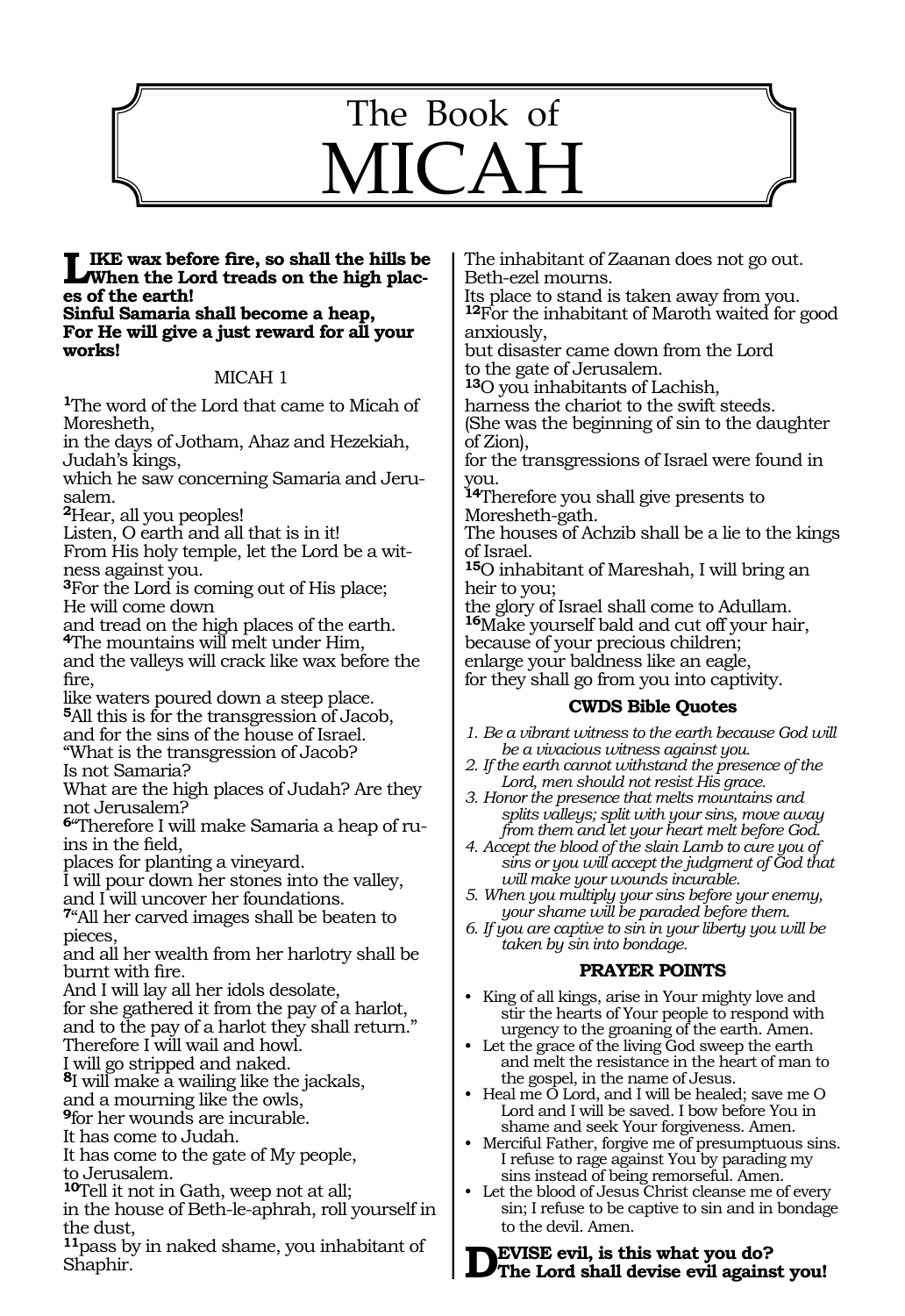**You command the prophets not to prophesy,**

**And false prophets have been your desire. But I will gather the sheep into the fold; Then shall the breaker come.**

**When they break out and pass through the gate,** 

#### **The Lord will lead them on!**

#### MICAH 2

**<sup>1</sup>**Woe to those who devise iniquity in their heads

and who work evil on their beds!

At morning light they practice it,

because it is in the power of their hand.

**<sup>2</sup>**They covet fields and take them by violence, also houses, and seize them.

They oppress a man and his house,

a man and his inheritance.

**<sup>3</sup>**Therefore, thus says the Lord:

"Behold, against this family I am devising disaster,

from which you cannot remove your necks; neither shall you walk in pride, for this is an evil time.

**<sup>4</sup>**"In the day one shall take up a proverb against you,

and lament with a bitter lamentation, saying: 'We are utterly destroyed!

He has changed the heritage of my people.

O how has He removed it from me!

Turning away, He has divided our fields.'" **<sup>5</sup>**Therefore you have no one to determine boundaries by lot,

in the congregation of the Lord.

**<sup>6</sup>**"Do not prophesy," you say to those who prophesy,

so they shall not prophesy to you.

They shall not return insult to insult.

**<sup>7</sup>**You who are named the house of Jacob,

is the Spirit of the Lord restricted?

Are these His doings?

Are not My words profitable to him who walks uprightly?

**<sup>8</sup>**"Lately My people have risen up as an enemy to steal the robe with the garment

from those who trust you as they pass by, like men returned from war.

**<sup>9</sup>**"You cast out the women of My people

from their pleasant houses.

You have taken away My glory forever from their children.

**<sup>10</sup>**"Arise and depart, for this is not your rest. Because it is defiled, it shall destroy,

yes, with total destruction.

*For this is what you do.*

**<sup>11</sup>**"If a man walks in a false spirit

and speaks a lie, saying,

'I will prophesy to you in the spirit of strong drink and wine,'

he would be the prophet of this people. **<sup>12</sup>**"I will surely assemble all of you, O Jacob, I will surely gather the remnant of Israel.

I will put them together like sheep in Bozrah,

like the flocks in the midst of their pasture. They shall make a loud noise because of their many people.

**13**"The one who breaks open will come up before them.

They will break out, pass through the gate. and go out by it.

Their king will pass before them,

with the Lord at their head."

#### **CWDS Bible Quotes**

- *1. When you plan evil you procure shame, you practice evil you procure disaster, you oppress man, God answers you.*
- *2. Remove your hand from evil to remove your neck from disaster; harden your neck against God and it will become too inflexible to be withdrawn from His wrath.*
- *3. You may shut down the voice of the prophet, but you cannot shut down the impact of the word; it is loaded with the potential to fulfil itself.*
- *4. The word is not your enemy if you are not an enemy of the word; it will do good if you hear and heed it.*
- *5. It is better to be an enemy of sin than an enemy of the Lord; it is futile to fight God.*
- *6. The Lord Himself will lead His people from triumph to triumph, culminating in eternal triumphant rest.*

#### **PRAYER POINTS**

- Holy Spirit, I invite You to take full control of my heart and my life; let no evil thought find the place to germinate in my heart, in the name of Jesus.
- By the power of the Holy Spirit, I break every evil tie with sin and come with tenderness of heart to Your throne,O Lord. Amen.
- O God my Father, extend Your right arm from heaven above and let Your word released in the earth by Your Son and Your prophets pierce the hearts of men on its way to divine fulfilment. Amen.
- O how I love Your word, O God; it is the delight of my heart and the joy of my soul.
- Let wisdom arise in the hearts of everyone who opposes Your word and makes You their enemy. By the power, grace and the lovingkindness of the living God, we command men to stand down and live, in the name of Jesus. Amen.
- Lead me to rest O God; order my victories and lead me to rest. Amen.

#### **Will you not know judgment? Will you love evil and the good spurn? Will the Lord hear you when you cry, Or must His face from you be turned? Will you judge and teach for money? Will you say the Lord is here? Shall no evil come upon you, Or will you become ruin heaps everywhere?**

#### MICAH 3

**<sup>1</sup>**And I said, "Hear, now, O heads of Jacob and you rulers of the house of Israel. Is it not for you to know justice? **<sup>2</sup>**"You who hate the good and love evil;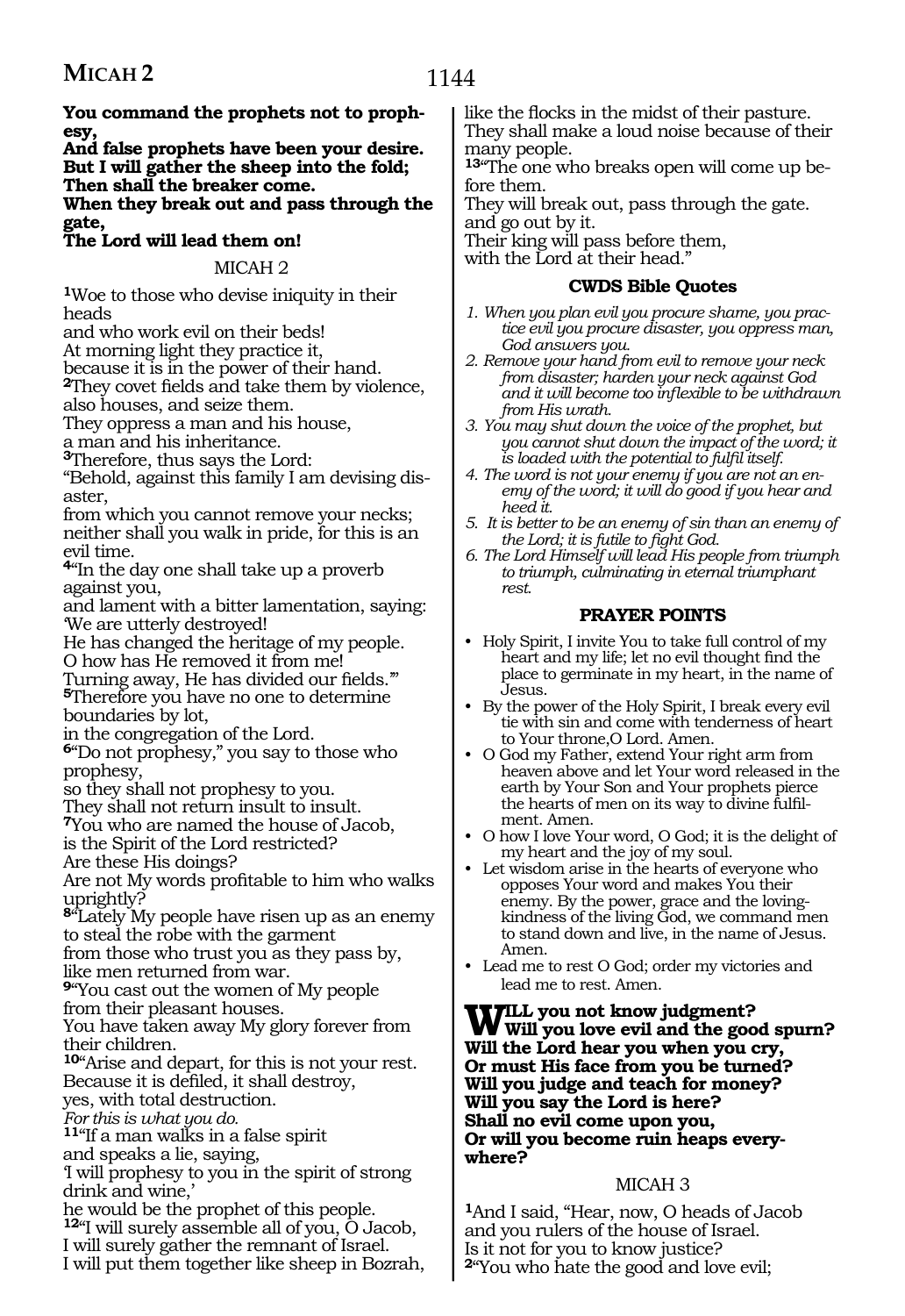## **MICAH 3**

who strip the skin from My people,

and the flesh from their bones. **<sup>3</sup>**"Who also eat the flesh of My people,

and flay their skin from them also.

Who break their bones,

and chop them in pieces like meat for the pot,

like flesh for the cauldron."

**<sup>4</sup>**Then they will cry to the Lord,

but He will not hear them.

He will even hide His face from them at that time,

because they have been evil in their deeds.

**<sup>5</sup>**Thus says the Lord concerning the prophets who make my people err,

who chant, "Peace,"

while they chew with their teeth,

and who prepare war against him;

who put nothing into their mouths.

**6**"Therefore you shall have night without vision,

and you shall have darkness without divination.

The sun shall go down on the prophets, and the day shall be dark for them.

**<sup>7</sup>**"The seers shall be ashamed;

the diviners shall be confounded,

indeed, they shall all cover their lips then,

for there is no answer from God.

**<sup>8</sup>**But truly I am full of power by the Spirit of the Lord,

and of justice and might,

to declare to Jacob his transgressions, and to Israel his sin.

**<sup>9</sup>**Now hear this,

you heads of the house of Jacob and rulers of the house of Israel, who abhor justice and pervert all equity, **<sup>10</sup>**who build up Zion with bloodshed and Jerusalem with iniquity. **<sup>11</sup>**The heads judge for a bribe; her priests teach for pay, and her prophets prophesy for money. Yet they lean on the Lord and say, "Is not the Lord among us? No harm can come upon us." **<sup>12</sup>**Therefore because of you, Zion shall be plowed like a field, Jerusalem shall become heaps of ruins, and the mountain of the temple, like the bare hills of the forest.

#### **CWDS Bible Quotes**

*1. To hate God is to love evil; to love God is to passionately hate evil and to love good.*

- *2. It is best to have God turning His face towards you for good, than to have Him turning His face from you for good, and hiding His face from your prayers.*
- *3. You cannot understand the word until you understand the spirit behind the word; not everyone speaking peace to you is with or for you.*
- *4. Injustice at the head, calls for justice from the Head. God will judge leaders and call them into account for their injustice to the people.*
- *5. You know you are answering to God when you cry and get no answer from God.*
- *6. Money may be your reward but must never be your motive for teaching and prophesying, or you will be called to account for bribery and bloodshed.*
- *7. Your position can never protect you against God, only your righteousness.*
- *8. It is an indictment to be charged with the word and with leadership, yet to have a nation destroyed instead of saved because of you.*

#### **PRAYER POINTS**

- Holy Spirit, give me the heart of the Father; agitate me to repulsion and revulsion against every evil thing I see or hear in the name of Jesus, and agitate me to warmth and love for every act of good and righteousness. Amen.
- My Father and my God, help me to bear fruits that delight You and attract You to me always, in the name of Jesus.
- Let the fear of the living God fall upon our leaders now; let them lead in righteousness, in the name of Jesus.
- Father, let everything in my life that blocks my prayers be removed now by the blood of Jesus; let my heavens be opened to me. Amen.
- By the power in the blood of Jesus, let the spirit of mammon and false motives be driven away from the church of the living God. Amen.
- Omnipotent God, let the blood of Jesus Christ my Lord speak for me on earth, and let my righteousness speak for me before Your throne. Amen.

#### **Come, let us go up to His mountain For the Lord to teach us His ways. There shall all the nations be gathered, And we will walk in the Lord's name always.**

**To the top of the mountain where God's house is,** 

**Exalted above all mountains and hills, Then on to break down all nations and gather** 

## **The substance for the Lord; they are His!**

#### MICAH 4

**<sup>1</sup>**Now in the latter days, it shall come to pass, that the mountains of the Lord's house shall be established on the top of the mountains, and shall be exalted above the hills, and peoples shall flow to it.

**<sup>2</sup>**Many nations shall come and say, "Come, let us go up to the mountain of the Lord, to the house of the God of Jacob; He will teach us His ways, and we shall walk in His paths. For the law shall go forth out of Zion, and the word of the Lord from Jerusalem. **<sup>3</sup>**He shall judge between many peoples, and rebuke strong nations that are far off. They shall beat their swords into plowshares, and their spears into pruning hooks. Nation shall not lift up sword against nation, neither shall they learn war anymore. **4**But everyone shall sit under his vine and under his fig tree,

and no one shall make them afraid;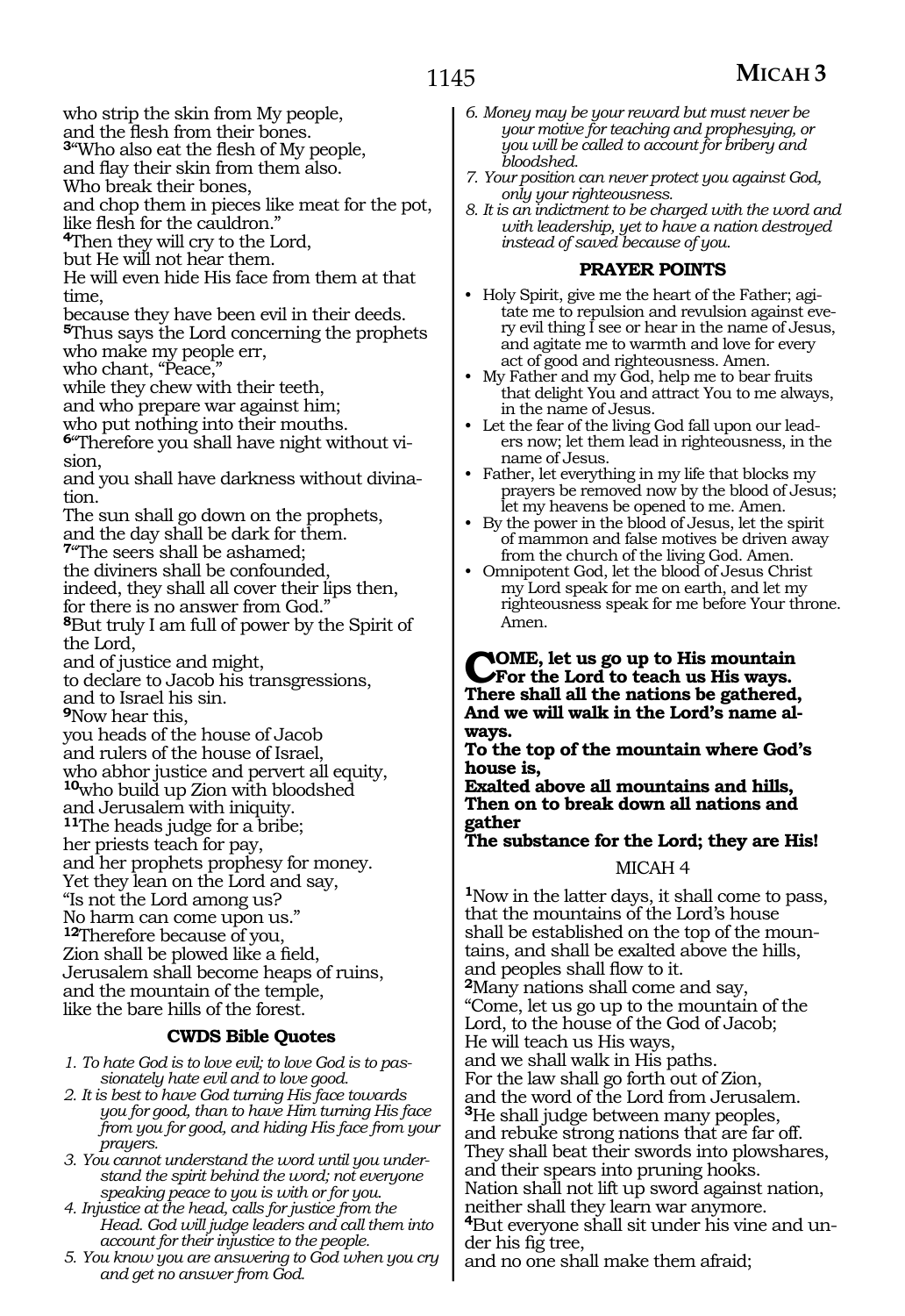## **MICAH 4**

for the mouth of the Lord of hosts has spoken. **<sup>5</sup>**For all people walk each in the name of his god,

but we will walk in the name of the Lord our God forever and evermore.

**<sup>6</sup>**"In that day," says the Lord,

"I will assemble the lame,

I will gather the outcast and those whom I have afflicted.

**<sup>7</sup>**"I will make the lame a remnant,

and the outcast a strong nation.

So the Lord will reign over them in Mount Zion from now on, even forever.

**<sup>8</sup>**"And you, O tower of the flock,

the stronghold of the daughter of Zion,

to you shall the former dominion return,

the kingdom of the daughter of Jerusalem."

**<sup>9</sup>**Why now do you cry aloud?

Is there no king in your midst?

Has your counselor perished?

For pangs have seized you like a woman in labor.

**<sup>10</sup>**Be in pain and labor to bring forth, like a travailing woman, O daughter of Zion. For now you shall go forth from the city, you shall dwell in the field,

and to Babylon you shall go.

There you shall be delivered.

There the Lord will redeem you from the hand of your enemies.

**<sup>11</sup>**Now also many nations have gathered against you,

who say, "Let her be defiled,

and let our eye look upon Zion."

**<sup>12</sup>**But they do not know the thoughts of the Lord,

nor do they understand His counsel; for He will gather them like sheaves to the threshing floor.

**<sup>13</sup>**"Arise and thresh, O daughter of Zion; for I will make your horn into iron,

I will make your hoofs bronze.

You shall beat in pieces many peoples.

I will consecrate their grain to the Lord, and their substance to the Lord of the whole earth."

#### **CWDS Bible Quotes**

*1. There is no mountain like the mountain of the house of the Lord; it is exalted, established and magnetic.*

*2. The traction of the house of the Lord will be the attraction of all nations of the earth. The laws of the God of Jacob will be their desire.*

*3. Animosity, antagonism, suspicion, war games, weapons of war and defence will become redundant when the Prince of Peace reigns; nations will deploy their resources in productive ways instead of destructive and defensive ways.*

*4. When the Lord is your forever God and His name your strong tower, you commit yourself to walk in His name forever.*

*5. Let your heart be fixed and your mind steadfast in the midst of a delirious nation; say, "As for me and my house we will serve the Lord." or "We* 

*will walk in the name of our God."*

- *6. Enduring pain and hardship will become enduring hope of the outcast, afflicted and lame who will be gathered for restoration and strength.*
- *7. Your pain is not in vain, it is travailing labor that will bring forth and reproduce hope.*
- *8. They set their hearts against the Lord to their detriment, because they do not know the thoughts of the Lord nor understand His counsel.*
- *9. When the people of the Lord arise and subdue nations, their wealth and resources will be consecrated to the Lord as holy and will find its way into His storehouses.*

#### **PRAYER POINTS**

- King of kings and Lord of lords, let Your house be attractive to people everywhere; let them flow into it, in the name of Jesus.
- Father God, place the desire for Your word in the hearts of people everywhere; let them come seeking it before it goes seeking them. Amen.
- Prince of peace, let peace reign over the nations. Let every spirit stirring up antagonism among strong nations and craving for mass destruction, die now, in the name of Jesus.
- Father God, You are my forever God; Your word is my resort. I will walk in the name of the Lord.
- My King and my God, my commitment is to be steadfast, unmovable and constantly abounding in Your love and in Your work. Amen.
- Holy Spirit, Comforter, comfort the afflicted in the body of Christ and on the mission field; comfort those who are being persecuted for their faith. Amen.
- Most High God, place nations in the hearts of believers, to subdue them to You, in the name of Jesus.

**BETHLEHEM, a small town,**<br> **But from you a Ruler shall come.**<br> **He shall feed in the Lard's strength He shall feed in the Lord's strength, And shall be great for all time and beyond. And Your witchcraft shall be cut off, All graven images destroyed, For when the woman shall travail and bring forth,** 

#### **He shall feed the people of the Lord!**

#### MICAH 5

**<sup>1</sup>**"Daughter of the troops, gather in your troops;

against us he has laid siege. They shall smite the Judge of Israel with a rod on His cheek. **<sup>2</sup>**"But you, Bethlehem Ephratah, though you are very small among the thousands of Judah, out of you shall come the tall. He shall come forth to Me, the One who shall be Ruler in Israel, who existed from ancient days, from everlasting." **<sup>3</sup>**Therefore He shall give them up, until the time that she who travails, gives birth;

then the remnant of His brethren shall return to the house of Israel.

**<sup>4</sup>**And He shall stand and feed His flock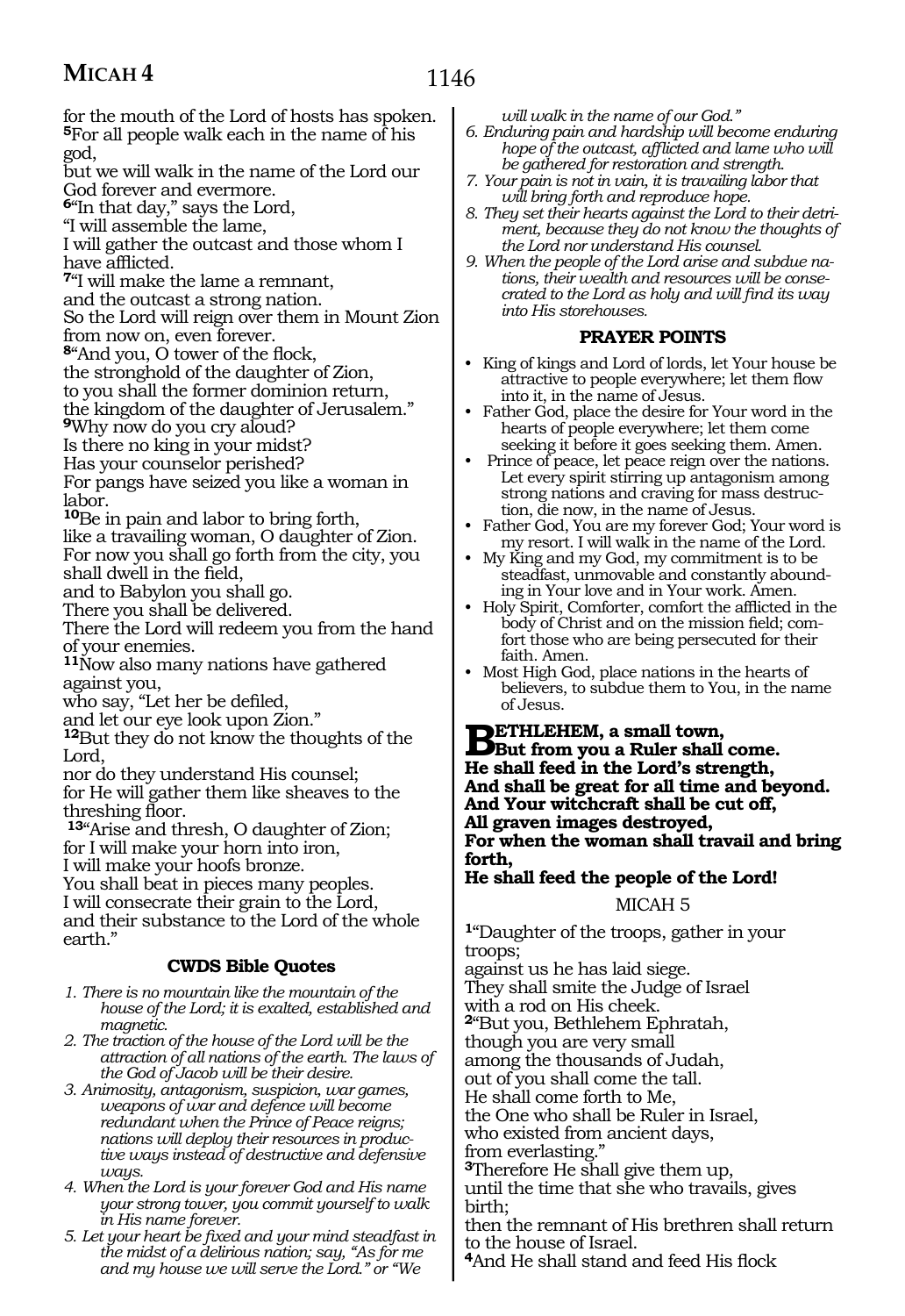in the strength of the Lord,

in the majesty of the name of the Lord His God and they shall abide.

For now He shall be great, to the ends of the earth.

**<sup>5</sup>**And this One shall be the peace,

when into our land

the Assyrians shall come,

and when he treads in our palaces.

Then against him we shall raise

seven shepherds and eight princely men, **<sup>6</sup>**who shall make the land of Assyria waste with the sword,

and the land of Nimrod at its entrances. So shall he deliver us from the Assyrians when he comes into our lands

and when he treads within our borders.

**<sup>7</sup>**Then the remnant of Jacob

shall be in the midst of many peoples, like dew from the Lord,

like showers on the grass of the field, that wait for no man,

nor wait for the sons of men.

**<sup>8</sup>**And the remnant of Jacob shall be among the Gentiles in the midst of many peoples, like a lion among the beasts of the forest; like a young lion among flocks of sheep, who if he passes through

both trods down and tears in pieces, and none can deliver.

**9**Your hand shall be lifted against your adversaries, and all your enemies shall be cut off. **<sup>10</sup>**"And it shall come to pass in that day," says the Lord,

"that I will cut off your horses from your midst, and your chariots I will destroy. **<sup>11</sup>**"And I will cut off your cities,

and all your strongholds I will throw down. **<sup>12</sup>**I will cut off witchcraft from your hand. You shall have no soothsayers.

**<sup>13</sup>**I will also cut off your carved images and your standing images from your midst. You shall no more worship the work of your hands after this.

**<sup>14</sup>**"I will pluck your wooden images from your midst;

so shall I destroy your cities.

**<sup>15</sup>**And I will execute My vengeance in anger and fury

on the nations that have not heard."

#### **CWDS Bible Quotes**

- *1. The wisdom that declares and then performs cannot be argued with or argued away when that which was declared is fulfilled and that which is fulfilled was declared.*
- *2. Of the many who were born in Bethlehem, and the few among them who were smitten on the cheek, only One pre-existed time and only One will outlast time.*
- *3. Your insignificance is marvelously reversed when the Lord gets into the picture.*
- *4. Pursue the will of God for your life and the place of your birth will gain widespread reputation because you were born there.*

*5. Long before manifestation we take a prophetic pic-*

*ture of Jesus as the Ruler, the Prince of Peace, and the Good Shepherd who will feed the flock of the Lord.*

- *6. Your presence is dew to your surroundings and is like showers to the nations when the presence of the Lord is in you.*
- *7. Be a nation that hears and puts away witchcraft, idolatry and sorceries from among you or be a designate for the vengeance, anger and fury of the Lord.*

#### **PRAYER POINTS**

- My Father my God, I stand in awe of Your words and Your ways; You have said it and You have done it; You do everything You say. Amen.
- Jesus, You are from everlasting to everlasting; everything spoken about You in the prophets was fulfilled and I have all confidence that everything You have spoken will be fulfilled. Amen.
- Father, I invite You to possess my life. I will take the ride with You on the path of fulfilment and greatness, in the name of Jesus. Amen.
- I declare that I will give significance to my birth place and to the institutions I am connected with, because I was there. Amen.
- Let every spirit of idolatry and witchcraft be purged away from this nation by the precious blood of Jesus. Amen.
- Good Shepherd, I invite You to come and feed me today and every day of my life. Amen.

### **D**<sup>O</sup> justice, love mercy and humbly walk.<br>
A they resent this to God rather than calves. **A thousand burnt offerings, though you bring,**

**With ten thousands of rivers of oil to Him, Yet do you hoard treasures of wickedness? Are your rich men full of violence? Know the Lord shall make you desolate, For He requires justice, mercy and a hum- ble heart!**

#### MICAH 6

**<sup>1</sup>**Hear now what the Lord says: **<sup>2</sup>**"Arise, plead your case before the mountains.

And let the hills hear your voice.

Hear, O mountains, the Lord's complaint, you strong foundations of the earth; for the Lord has a complaint against His peo- ple, and He will contend with Israel.

**<sup>3</sup>**"O My people, what have I done to You? And how have I wearied you? Testify against Me.

**<sup>4</sup>**"I brought you out of the land of Egypt, I redeemed you from the house of bondage; and I sent before you Moses, Aaron and Miriam.

**<sup>5</sup>**"O My people, remember now what Balak king of Moab counseled,

and what Balaam the son of Beor answered him,

from Shittim to Gilgal. Think, therefore, that you may know the righteousness of the Lord."

**<sup>6</sup>**With what shall I come before the Lord, and bow myself before the Most High God? Shall I come before Him with burnt offerings?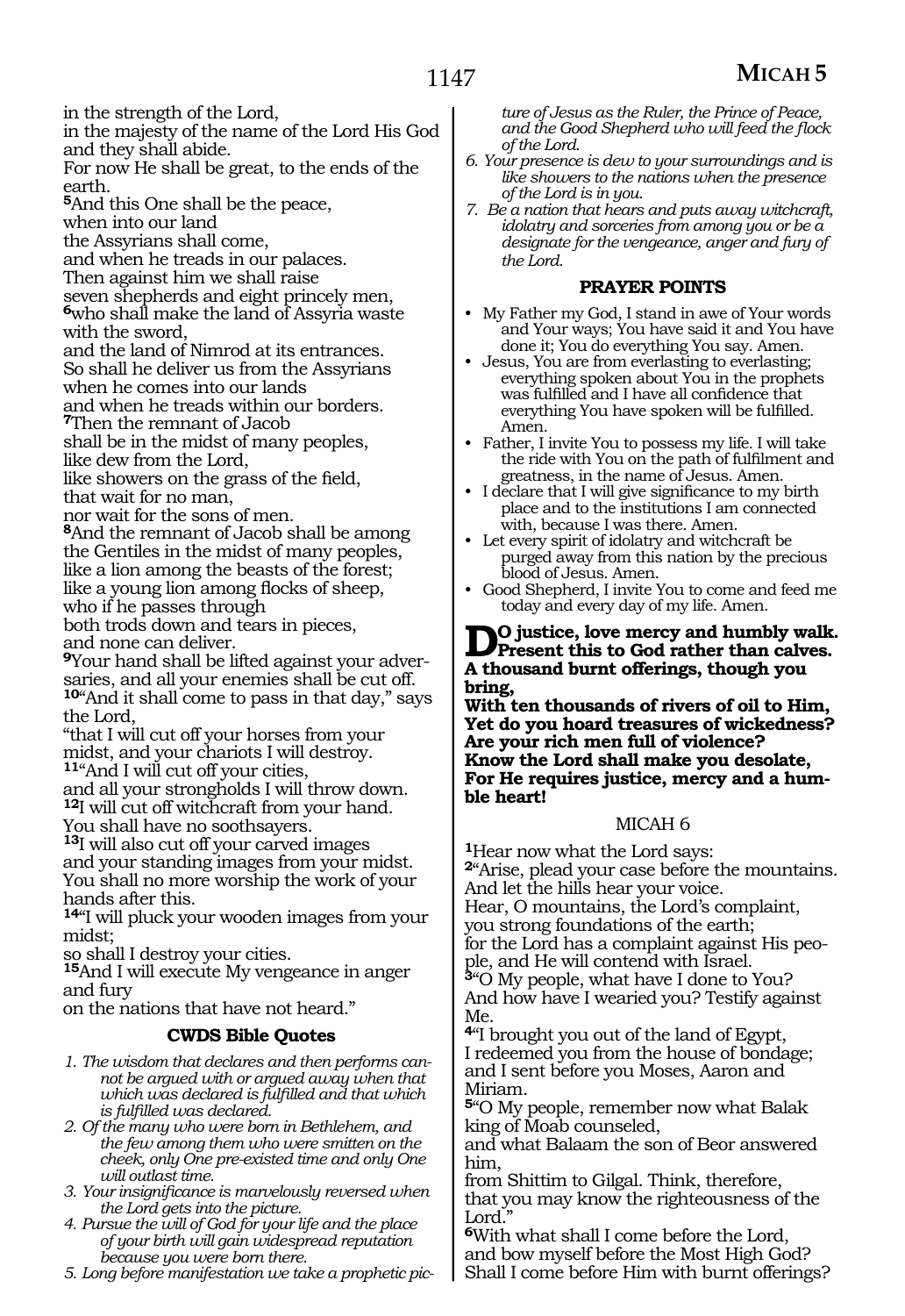## **MICAH 6**

With calves a year old?

- **<sup>7</sup>**Will the Lord be pleased with thousands of rams, or rivers of oil in its ten thousands?
- Shall I give my firstborn for my transgressions,
- the fruit of my body for the sin of my soul?
- **<sup>8</sup>**He has shown you, O man, what is good;
- and what does the Lord require of you,
- but to do justly, to love mercy
- and to walk humbly with your God?
- **<sup>9</sup>**The Lord's voice cries to the city.
- Wisdom shall see Your name:
- "Hear the rod! Who has appointed it?
- **<sup>10</sup>**"Are there yet the treasures of wickedness in the house of the wicked;
- and the short measure that is an abominable thing?
- **<sup>11</sup>**Shall I consider those with wicked measures and with the bag of deceitful weights, pure?
- **<sup>12</sup>**For the rich men are full of violence,
- her inhabitants have spoken lies,
- and their tongue is deceitful in their mouth.
- 13<sup>"</sup>Therefore I will also make you sick by smiting you,
- and make you desolate because of your sins. **<sup>14</sup>**"You shall eat, but not be satisfied.
- Hunger shall be in your midst.
- Your casting down shall be before your eyes. None shall deliver you!
- You shall carry some away but shall not save them;
- and those whom you rescue, I will give to the sword.
- **<sup>15</sup>**"You shall not reap that which you sow. You shall tread the olives, but the oil shall not anoint you.
- You shall make sweet wine, but shall not drink wine.
- **<sup>16</sup>**"For the statues of Omri are kept;
- and you do all the works of Ahab's house;
- and you walk in their counsels,
- that I should make you a desolation,
- and your inhabitants a hissing.

Therefore, you shall bear the reproach of My people."

#### **CWDS Bible Quotes**

- *1. Meditate on the goodness of the Lord and direct your love to Him or He will complain to the mountains and the foundations of the earth against you.*
- *2. We have ten times as many reasons to be awed at the goodness of the Lord towards us than Israel did; they had Moses and Miriam, we have Jesus Christ and the cross.*
- *3. Look beyond the provision to the hand that provided, look beyond the deliverance to the power and love that delivered; look beyond the blessings to the heart that released it; then keep your mind stayed on Him.*
- *4. Be deliberate to remember and be determined not to forget the righteousness of God extended to you.*
- *5. It is good to bring to the Lord what can be bought, but God delights more in what is produced by the heart: justice, mercy and humility.*
- *6. The Lord has a rod appointed against those who*

*build treasures of wickedness and are dishonest in business deals, to cast them down and make them desolate suddenly.*

*7. You become an enemy to your own success when you follow wicked precedents and patterns; you become a friend to your own destruction when you walk in the counsel of the ungodly.*

#### **PRAYER POINTS**

- Father, I stand in awe at Your goodness towards me every day. Amen. I have made a covenant with my heart, my limbs and my lips that I will celebrate You. Amen.
- For all Your goodness to me, for Your mercies renewed every morning, for Your angels assigned to my protection, for eternity You have placed in my heart, I cannot take my eyes from You, O Lord my God.
- Most holy and righteous God, I bring to You sacrifices of righteousness and holiness and generous offerings flowing from the overflow of my love for You. Amen.
- Omnipresent God, I will never omit You from my daily life and my business transactions as You observe every aspect of my life. May I meet Your approval, in the name of Jesus. Amen.
- I look to You Jesus as the standard for my life; I refuse to be a friend or companion of those who hate the Lord. Amen.

#### **See me cast down, see me fall, But know I shall arise! See me sitting in the dark, But the Lord shall be my light! I will bear my indignation for my sins, For it is but for a time. For my confidence is not in man; In God's righteousness I shall shine!**

#### MICAH 7

**<sup>1</sup>**Woe is me; woe!

For I am like those who gather summer fruits, like those who glean vintage grapes. There is no cluster to eat, of the first-ripe fruit which My soul desires. **<sup>2</sup>**The faithful man has perished from the earth, and there is no one upright among men. They all lie in wait for blood. Every man hunts his brother with a net, **<sup>3</sup>**that they may earnestly do evil with both hands. The prince asks for gift, the judge seeks bribe, and the great man utters his evil desire; so they scheme together. **<sup>4</sup>**The best of them is like a brier; the most upright is sharper than a thorn hedge. The day of your watchman and your punishment comes. Now shall be their perplexity. **<sup>5</sup>**Do not trust in a friend. Do not put your confidence in a companion. Guard the doors of your mouth from her who lies in your bosom. **<sup>6</sup>**The son dishonors his father,

daughter rises against her mother,

daughter-in-law against her mother-in-law.